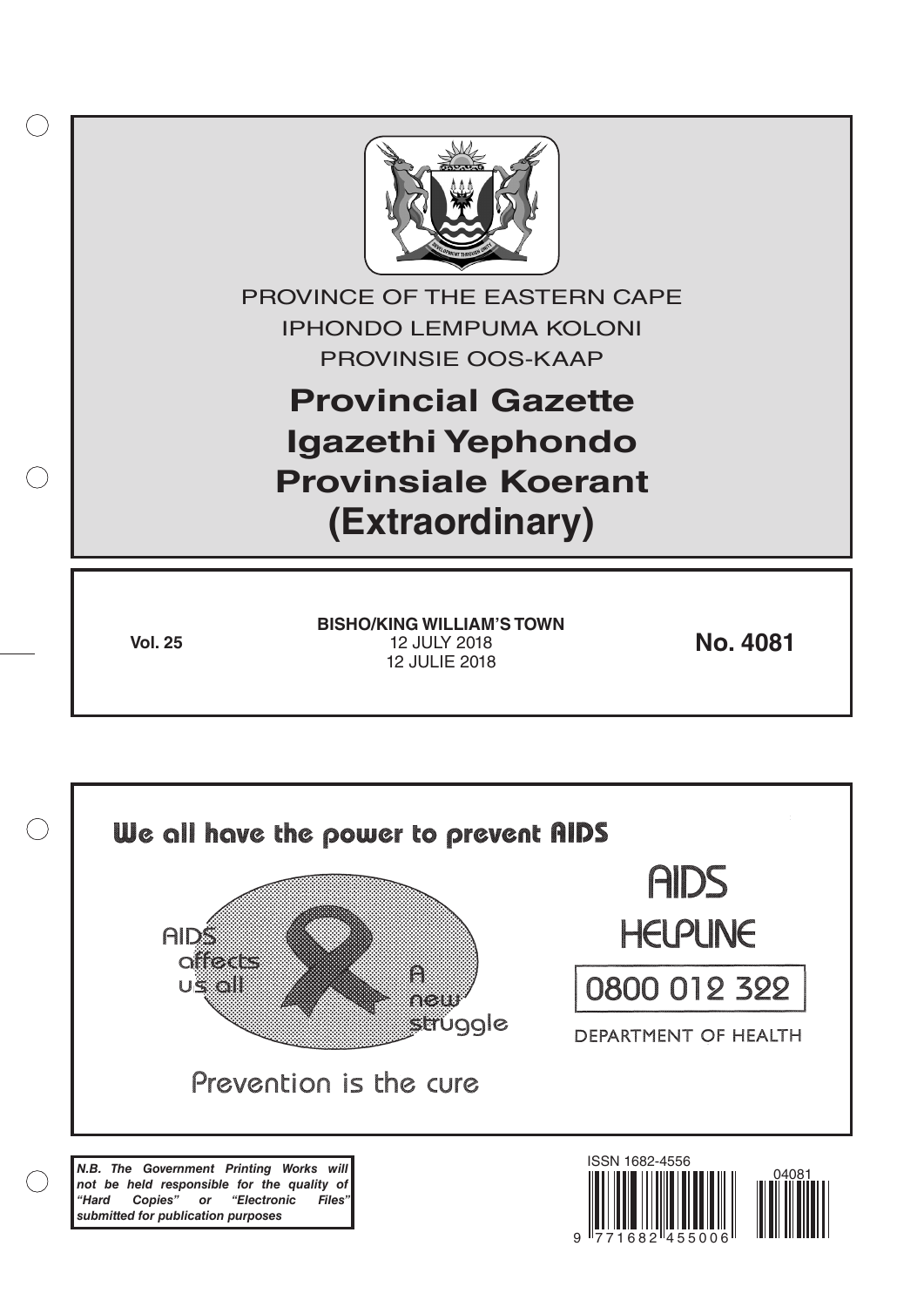# **IMPORTANT NOTICE:**

**The GovernmenT PrinTinG Works Will noT be held resPonsible for any errors ThaT miGhT occur due To The submission of incomPleTe / incorrecT / illeGible coPy.**

**no fuTure queries Will be handled in connecTion WiTh The above.**

#### **CONTENTS**

|     |                                                                                                                          | Gazette<br>No. | Page<br>No. |
|-----|--------------------------------------------------------------------------------------------------------------------------|----------------|-------------|
|     | LOCAL AUTHORITY NOTICES • PLAASLIKE OWERHEIDS KENNISGEWINGS                                                              |                |             |
| 133 | Disaster Management Act (57/2002): Kouga Local Municipality (EC108): Extension of Local State of Disaster<br>Declaration | 4081           |             |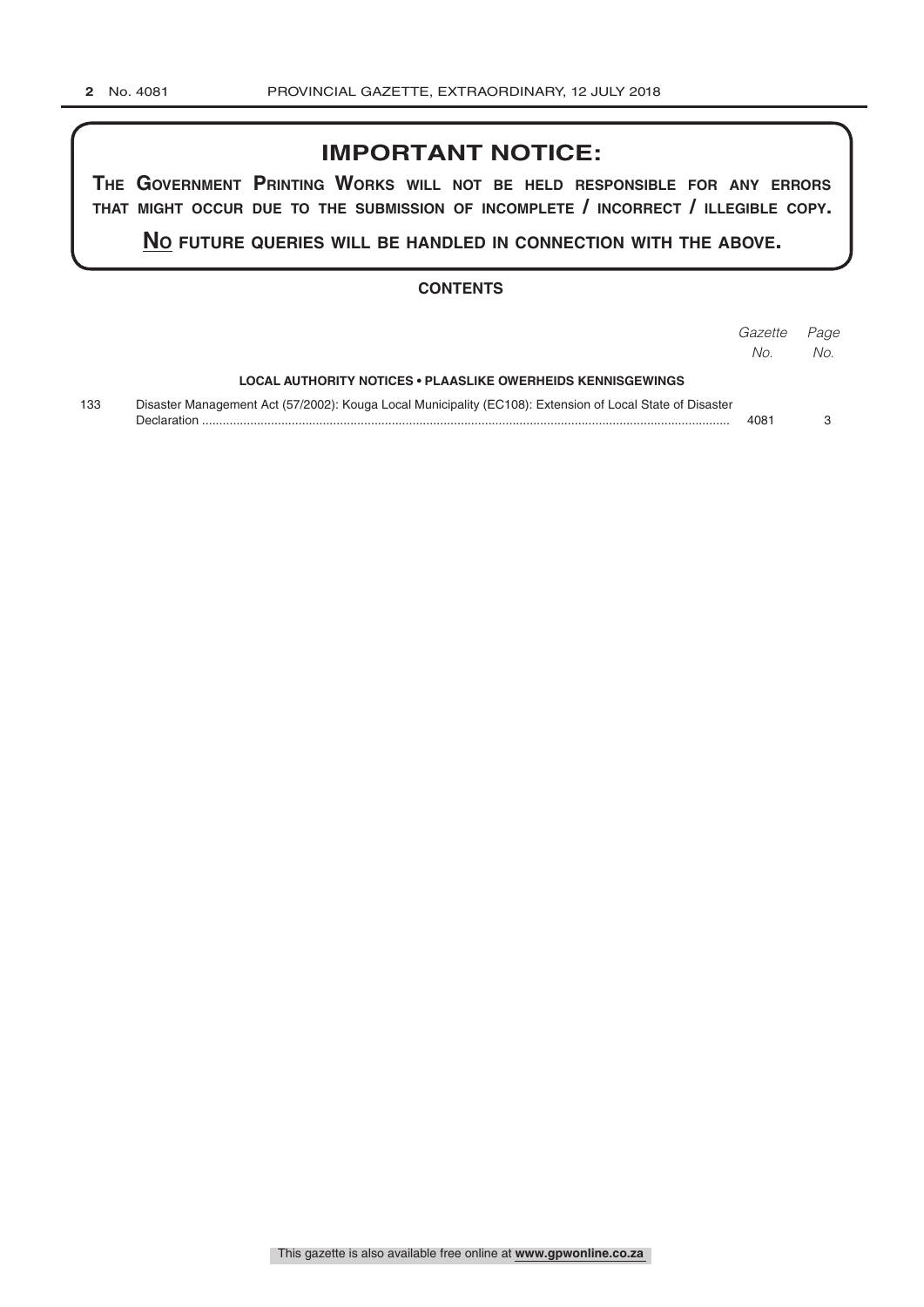# Local Authority Notices • Plaaslike Owerheids Kennisgewings

### **LOCAL AUTHORITY NOTICE 133 OF 2018**

## **PROVINCE OF THE EASTERN CAPE**

# **KOUGA LOCAL MUNICIPALITY (EC108)**

### **PROVINCIAL NOTICE 113/2018**

### **EXTENSION OF LOCAL STATE OF DISASTER DECLARATION**

### **DISASTER MANAGEMENT ACT NO. 57 OF 2002**

The Kouga Local Municipality hereby, in terms of Section 55(5)(c) of the Disaster Management Act No. 57 of 2002, due to the prevailing drought conditions extend the Declaration of Local State of Disaster as published in the Provincial Gazette No. 3994 of 07 February 2018 for a further month.

**C. DU PLESSIS** Jeffreys Bay **MUNICIPAL MANAGER** 6330

P.O. Box 21